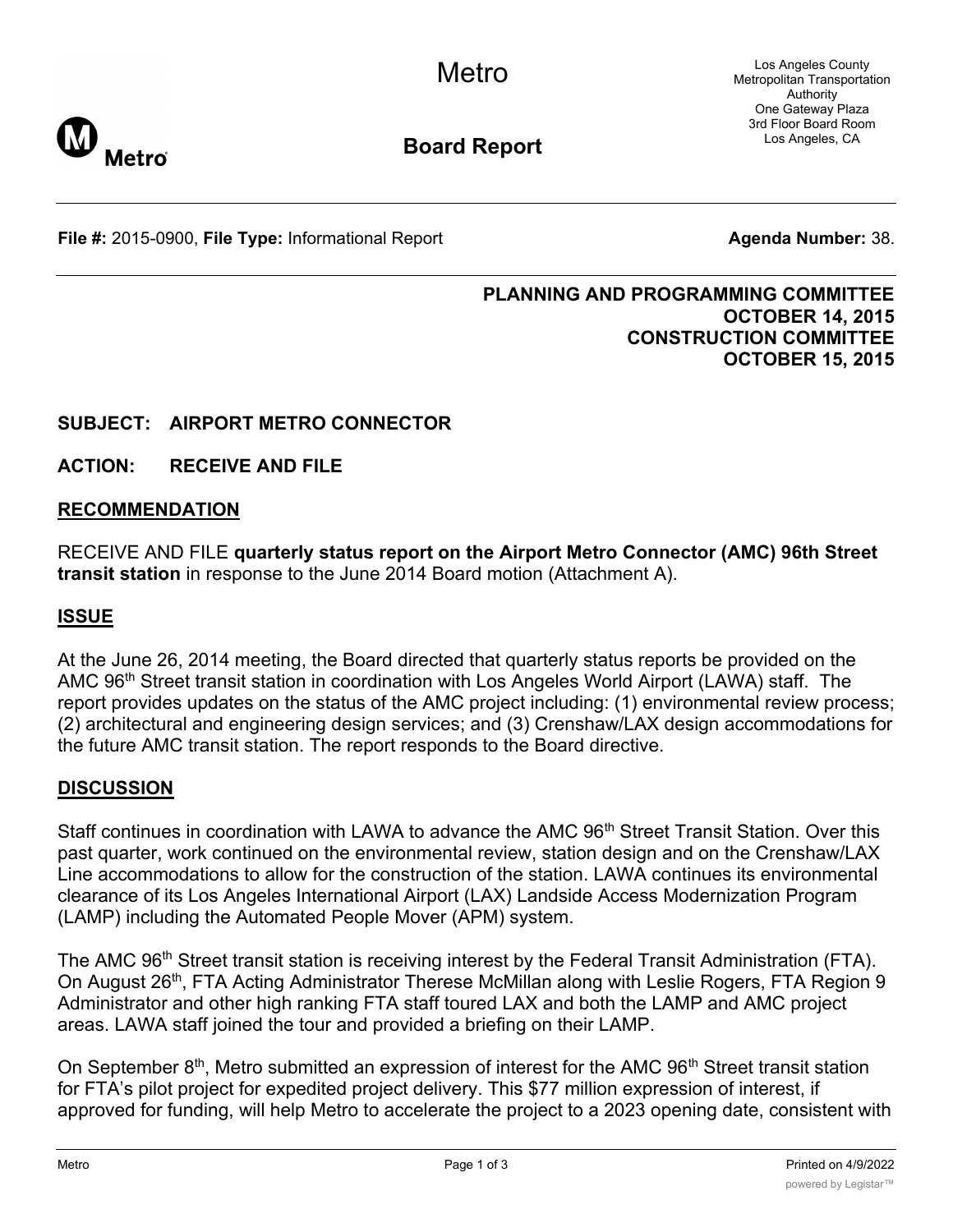the Board direction to deliver this project earlier than the 2028 revenue operations date in the 2009 Long Range Transportation Plan.

# Environmental Review Process

Staff continues to work with LAWA representatives to coordinate the environmental efforts for both the AMC transit station and LAMP project, which are on parallel schedules. Metro and LAWA staff have been meeting bi-weekly to confirm project definitions, baseline traffic data, ridership model assumptions and bicycle and pedestrian connectivity. This will help ensure that both separate and independent projects are fully synchronized.

In addition to exchanging data with LAWA representatives, Metro staff has been attending bi-weekly multi-agency ground access technical coordination meetings led by LAWA with Caltrans, the Southern California Association of Governments (SCAG) and the Los Angeles Department of Transportation (LADOT) to discuss roadway concepts, freeway access, traffic modeling, and details of the LAMP project.

# Architectural and Engineering Design Services

In July, the Board awarded the architectural and engineering design services contract for the station. A kick-off meeting was held on August  $25<sup>th</sup>$  with the design team to present the project objectives, discuss the Board directed transit station design considerations as well as the Crenshaw/LAX construction schedule, accommodations for the 96<sup>th</sup> Street station and the Southwest Yard design and construction schedule. On August 26<sup>th</sup>, the design team received a detailed briefing by the Crenshaw/LAX Transit Project, Southwestern Maintenance Yard and LAWA's LAMP design teams and toured the project area. Staff reinforced that the Crenshaw/LAX and Southwest Yards' construction schedules cannot be impacted by the AMC 96<sup>th</sup> Street Transit station. Work progresses on defining the station's program elements.

## Crenshaw/LAX Design Accommodations

Staff issued a limited change order with Walsh-Shea Corridor Constructors for the design of the accommodations. Staff has also informed the affected property owners that additional property acquisition is no longer needed on the east side of the Metro ROW for the accommodations.

# **NEXT STEPS**

Staff in close coordination with LAWA staff will continue to work on the environmental document, station design and the Crenshaw/LAX design accommodations.

# **ATTACHMENTS**

Attachment A - June 26, 2014 Board Motion

Prepared by: Meghna Khanna, Transportation Planning Manager (213) 922-3931 Cory Zelmer, Project Manager (213) 922-1079